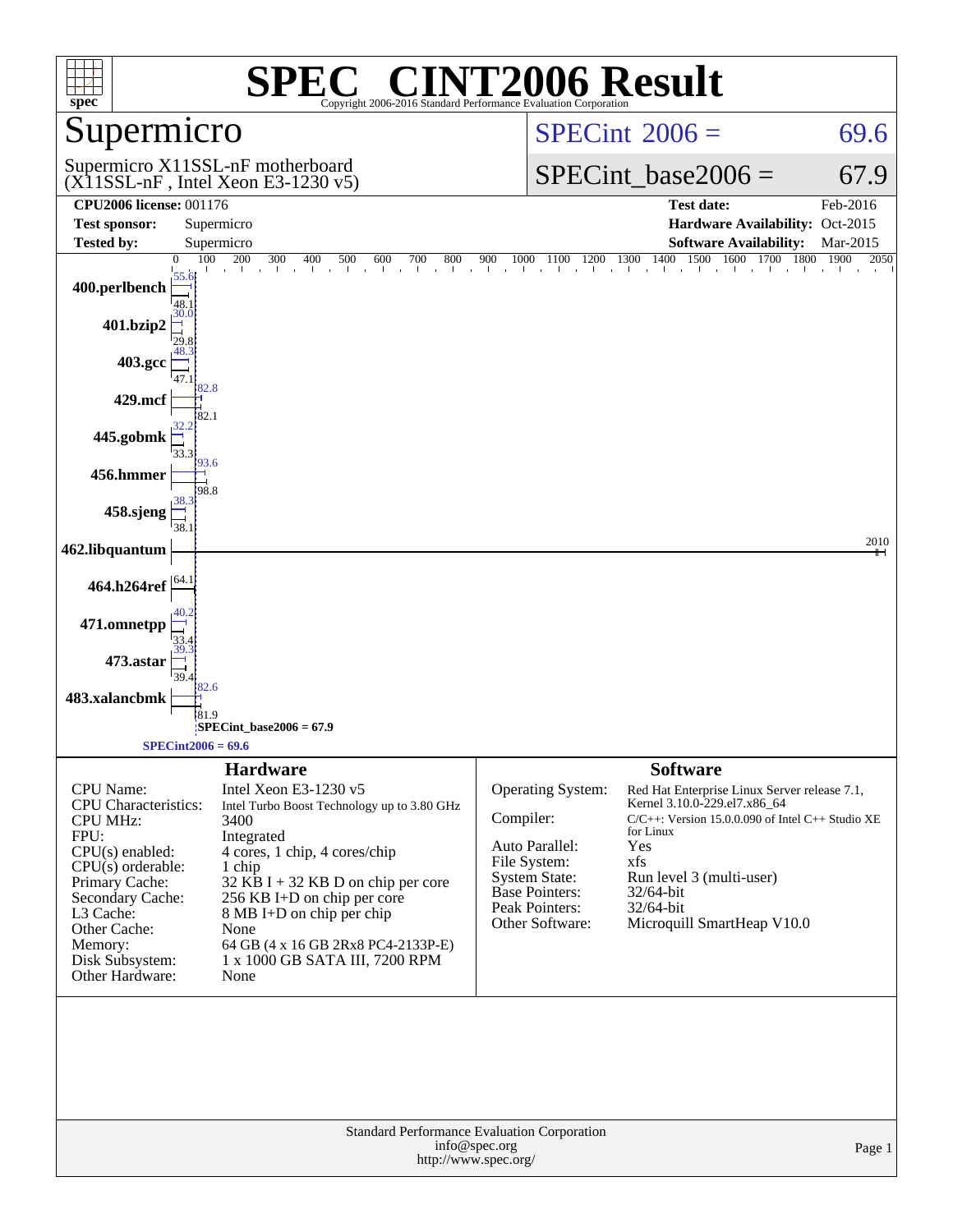

### Supermicro

#### (X11SSL-nF , Intel Xeon E3-1230 v5) Supermicro X11SSL-nF motherboard

 $SPECint2006 = 69.6$  $SPECint2006 = 69.6$ 

### SPECint base2006 =  $67.9$

**[CPU2006 license:](http://www.spec.org/auto/cpu2006/Docs/result-fields.html#CPU2006license)** 001176 **[Test date:](http://www.spec.org/auto/cpu2006/Docs/result-fields.html#Testdate)** Feb-2016 **[Test sponsor:](http://www.spec.org/auto/cpu2006/Docs/result-fields.html#Testsponsor)** Supermicro Supermicro **[Hardware Availability:](http://www.spec.org/auto/cpu2006/Docs/result-fields.html#HardwareAvailability)** Oct-2015 **[Tested by:](http://www.spec.org/auto/cpu2006/Docs/result-fields.html#Testedby)** Supermicro **Supermicro [Software Availability:](http://www.spec.org/auto/cpu2006/Docs/result-fields.html#SoftwareAvailability)** Mar-2015

#### **[Results Table](http://www.spec.org/auto/cpu2006/Docs/result-fields.html#ResultsTable)**

|                    | <b>Base</b>    |              |                |              |                |              |                | <b>Peak</b>  |                |              |                |              |
|--------------------|----------------|--------------|----------------|--------------|----------------|--------------|----------------|--------------|----------------|--------------|----------------|--------------|
| <b>Benchmark</b>   | <b>Seconds</b> | <b>Ratio</b> | <b>Seconds</b> | <b>Ratio</b> | <b>Seconds</b> | <b>Ratio</b> | <b>Seconds</b> | <b>Ratio</b> | <b>Seconds</b> | <b>Ratio</b> | <b>Seconds</b> | <b>Ratio</b> |
| 400.perlbench      | 202            | 48.4         | 203            | 48.0         | 203            | 48.1         | 176            | 55.6         | 177            | 55.2         | 176            | 55.6         |
| 401.bzip2          | 324            | 29.8         | 324            | 29.8         | 323            | 29.9         | 322            | 30.0         | 322            | 30.0         | 322            | 29.9         |
| $403.\mathrm{gcc}$ | 171            | 47.2         | 171            | 47.1         | 171            | 47.1         | 167            | 48.3         | 166            | 48.6         | 167            | 48.3         |
| $429$ .mcf         | 112            | 81.6         | 109            | 83.4         | 111            | 82.1         | 111            | 81.9         | 108            | 84.1         | <b>110</b>     | 82.8         |
| $445$ .gobmk       | 315            | 33.3         | 315            | 33.3         | 315            | 33.3         | 326            | 32.2         | 326            | 32.2         | 326            | 32.2         |
| $ 456$ .hmmer      | 94.3           | 98.9         | 94.5           | 98.7         | 94.5           | 98.8         | 99.6           | 93.7         | 99.8           | 93.4         | 99.7           | 93.6         |
| $458$ .sjeng       | 318            | 38.1         | 318            | 38.0         | 318            | 38.1         | 315            | 38.4         | 316            | 38.3         | 316            | <u>38.3</u>  |
| 462.libquantum     | 10.2           | 2030         | 10.4           | 2000         | 10.3           | 2010         | 10.2           | 2030         | 10.4           | 2000         | 10.3           | 2010         |
| 464.h264ref        | 345            | 64.1         | 345            | 64.1         | 346            | 64.0         | 345            | 64.1         | 345            | 64.1         | 346            | 64.0         |
| $ 471$ .omnetpp    | 189            | 33.1         | 187            | 33.4         | 186            | 33.5         | 155            | 40.4         | 156            | 40.1         | 155            | 40.2         |
| $473$ . astar      | 179            | 39.3         | 177            | 39.7         | 178            | 39.4         | 179            | 39.2         | 178            | 39.4         | <u>179</u>     | <u>39.3</u>  |
| 483.xalancbmk      | 84.3           | 81.9         | 84.2           | 81.9         | 84.2           | 82.0         | 83.4           | 82.7         | 83.6           | 82.5         | 83.5           | 82.6         |
| n.                 | $\mathbf{1}$ . |              |                |              |                |              | $\blacksquare$ | $\cdot$      | $\cdot$        |              |                |              |

Results appear in the [order in which they were run.](http://www.spec.org/auto/cpu2006/Docs/result-fields.html#RunOrder) Bold underlined text [indicates a median measurement.](http://www.spec.org/auto/cpu2006/Docs/result-fields.html#Median)

### **[Submit Notes](http://www.spec.org/auto/cpu2006/Docs/result-fields.html#SubmitNotes)**

The config file option 'submit' was used.

### **[Operating System Notes](http://www.spec.org/auto/cpu2006/Docs/result-fields.html#OperatingSystemNotes)**

Stack size set to unlimited using "ulimit -s unlimited"

### **[Platform Notes](http://www.spec.org/auto/cpu2006/Docs/result-fields.html#PlatformNotes)**

Standard Performance Evaluation Corporation [info@spec.org](mailto:info@spec.org) As tested, the system used a Supermicro CSE-113MFAC2-R606CB chassis. The chassis is configured with 2 PWS-606P-1R redundant power supply, 1 SNK-P0046P heatsink, as well as 4 FAN-0154L4 middle cooling fan. BIOS Settings: Hyper-threading = Disabled Sysinfo program /home/cpu2006/config/sysinfo.rev6914 \$Rev: 6914 \$ \$Date:: 2014-06-25 #\$ e3fbb8667b5a285932ceab81e28219e1 running on localhost.localdomain Fri Feb 5 03:13:25 2016 This section contains SUT (System Under Test) info as seen by some common utilities. To remove or add to this section, see: <http://www.spec.org/cpu2006/Docs/config.html#sysinfo> From /proc/cpuinfo model name : Intel(R) Xeon(R) CPU E3-1230 v5 @ 3.40GHz 1 "physical id"s (chips) 4 "processors" cores, siblings (Caution: counting these is hw and system dependent. The following excerpts from /proc/cpuinfo might not be reliable. Use with Continued on next page

<http://www.spec.org/>

Page 2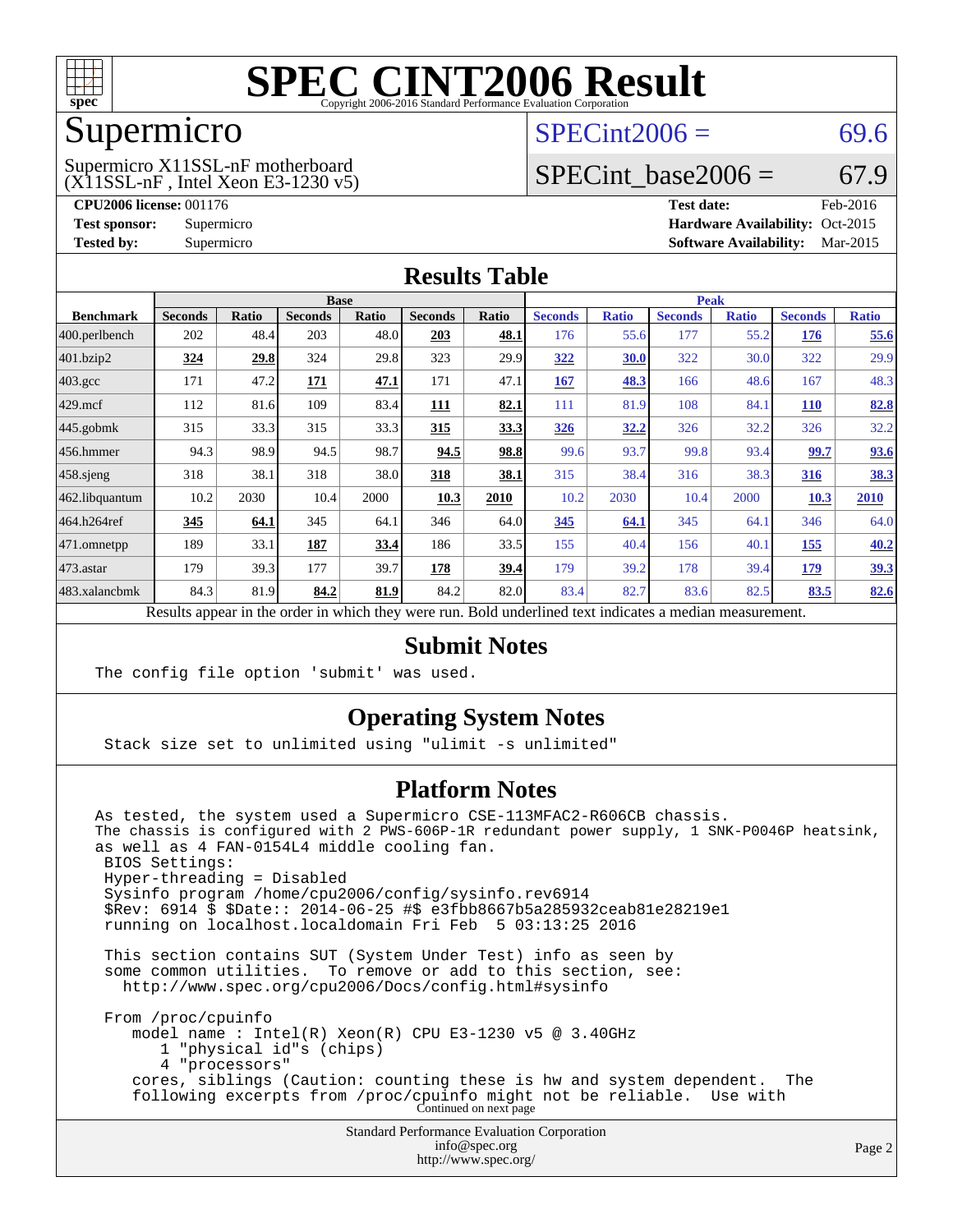

### Supermicro

 $SPECint2006 = 69.6$  $SPECint2006 = 69.6$ 

(X11SSL-nF , Intel Xeon E3-1230 v5) Supermicro X11SSL-nF motherboard

SPECint base2006 =  $67.9$ 

**[CPU2006 license:](http://www.spec.org/auto/cpu2006/Docs/result-fields.html#CPU2006license)** 001176 **[Test date:](http://www.spec.org/auto/cpu2006/Docs/result-fields.html#Testdate)** Feb-2016 **[Test sponsor:](http://www.spec.org/auto/cpu2006/Docs/result-fields.html#Testsponsor)** Supermicro Supermicro **[Hardware Availability:](http://www.spec.org/auto/cpu2006/Docs/result-fields.html#HardwareAvailability)** Oct-2015

**[Platform Notes \(Continued\)](http://www.spec.org/auto/cpu2006/Docs/result-fields.html#PlatformNotes)**

**[Tested by:](http://www.spec.org/auto/cpu2006/Docs/result-fields.html#Testedby)** Supermicro **Supermicro [Software Availability:](http://www.spec.org/auto/cpu2006/Docs/result-fields.html#SoftwareAvailability)** Mar-2015

 caution.) cpu cores : 4 siblings : 4 physical 0: cores 0 1 2 3 cache size : 8192 KB From /proc/meminfo MemTotal: 65631132 kB HugePages\_Total: 0<br>Hugepagesize: 2048 kB Hugepagesize: From /etc/\*release\* /etc/\*version\* os-release: NAME="Red Hat Enterprise Linux Server" VERSION="7.1 (Maipo)" ID="rhel" ID\_LIKE="fedora" VERSION\_ID="7.1" PRETTY\_NAME="Red Hat Enterprise Linux Server 7.1 (Maipo)" ANSI\_COLOR="0;31" CPE\_NAME="cpe:/o:redhat:enterprise\_linux:7.1:GA:server" redhat-release: Red Hat Enterprise Linux Server release 7.1 (Maipo) system-release: Red Hat Enterprise Linux Server release 7.1 (Maipo) system-release-cpe: cpe:/o:redhat:enterprise\_linux:7.1:ga:server uname -a: Linux localhost.localdomain 3.10.0-229.el7.x86\_64 #1 SMP Thu Jan 29 18:37:38 EST 2015 x86\_64 x86\_64 x86\_64 GNU/Linux run-level 3 Feb 5 03:12 SPEC is set to: /home/cpu2006 Filesystem Type Size Used Avail Use% Mounted on<br>
/dev/mapper/rhel-home xfs 865G 170G 696G 20% /home  $/$ dev/mapper/rhel-home xfs Additional information from dmidecode: Warning: Use caution when you interpret this section. The 'dmidecode' program reads system data which is "intended to allow hardware to be accurately determined", but the intent may not be met, as there are frequent changes to hardware, firmware, and the "DMTF SMBIOS" standard. BIOS American Megatrends Inc. 1.0a 12/25/2015 Memory: 4x Samsung M391A2K43BB1-CPB 16 GB 2 rank 2133 MHz (End of data from sysinfo program)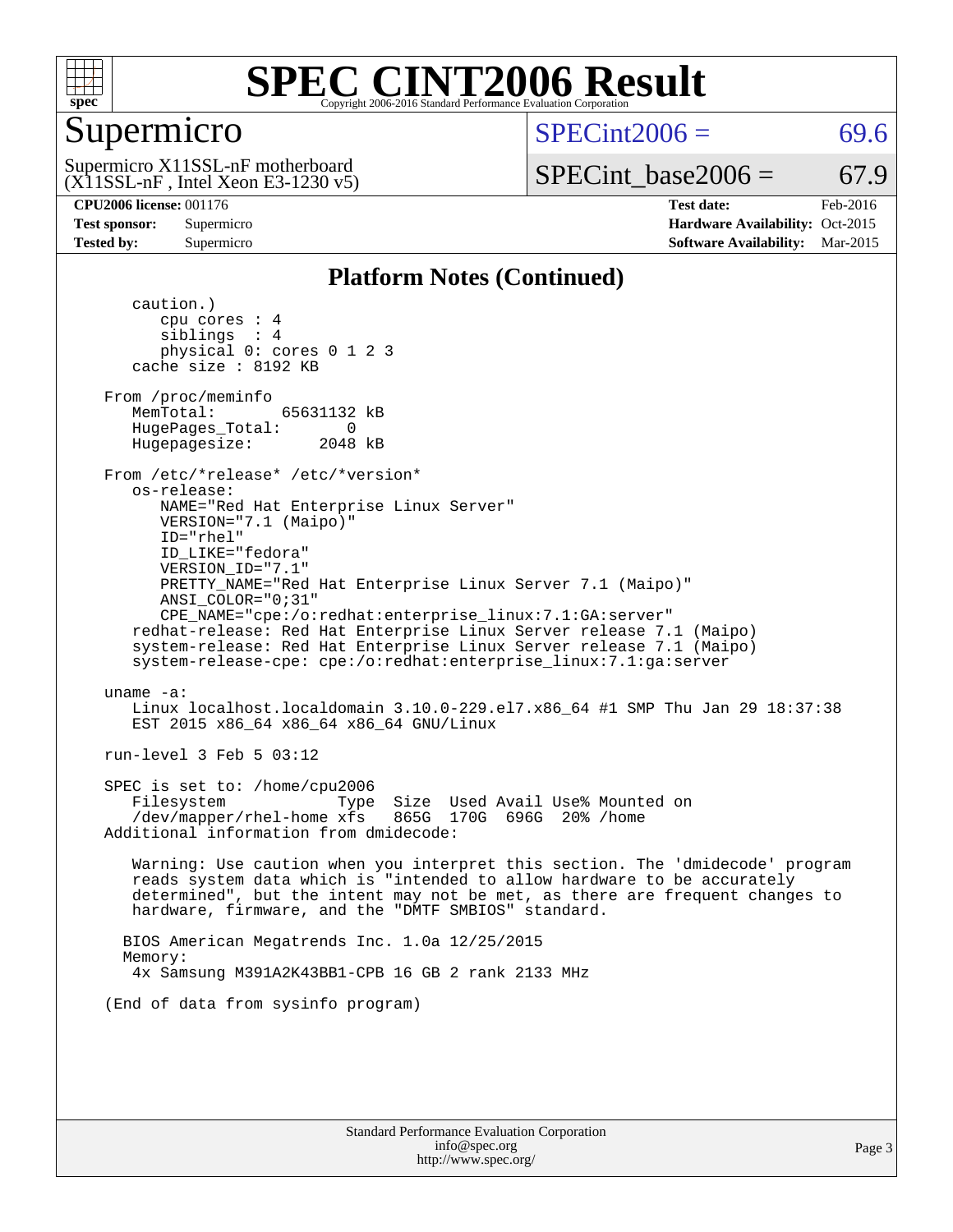

### Supermicro

 $SPECint2006 = 69.6$  $SPECint2006 = 69.6$ 

(X11SSL-nF , Intel Xeon E3-1230 v5) Supermicro X11SSL-nF motherboard

SPECint base2006 =  $67.9$ 

**[CPU2006 license:](http://www.spec.org/auto/cpu2006/Docs/result-fields.html#CPU2006license)** 001176 **[Test date:](http://www.spec.org/auto/cpu2006/Docs/result-fields.html#Testdate)** Feb-2016 **[Test sponsor:](http://www.spec.org/auto/cpu2006/Docs/result-fields.html#Testsponsor)** Supermicro Supermicro **[Hardware Availability:](http://www.spec.org/auto/cpu2006/Docs/result-fields.html#HardwareAvailability)** Oct-2015 **[Tested by:](http://www.spec.org/auto/cpu2006/Docs/result-fields.html#Testedby)** Supermicro **Supermicro [Software Availability:](http://www.spec.org/auto/cpu2006/Docs/result-fields.html#SoftwareAvailability)** Mar-2015

#### **[General Notes](http://www.spec.org/auto/cpu2006/Docs/result-fields.html#GeneralNotes)**

Environment variables set by runspec before the start of the run:  $KMP$  AFFINITY = "granularity=fine, scatter" LD\_LIBRARY\_PATH = "/home/cpu2006/libs/32:/home/cpu2006/libs/64:/home/cpu2006/sh" OMP\_NUM\_THREADS = "4"

 Binaries compiled on a system with 1x Core i5-4670K CPU + 16GB memory using RedHat EL 7.0 Transparent Huge Pages enabled with: echo always > /sys/kernel/mm/transparent\_hugepage/enabled

**[Base Compiler Invocation](http://www.spec.org/auto/cpu2006/Docs/result-fields.html#BaseCompilerInvocation)**

 $\frac{C \text{ benchmarks:}}{C \text{ C}}$ -m64

[C++ benchmarks:](http://www.spec.org/auto/cpu2006/Docs/result-fields.html#CXXbenchmarks) [icpc -m64](http://www.spec.org/cpu2006/results/res2016q1/cpu2006-20160222-39043.flags.html#user_CXXbase_intel_icpc_64bit_fc66a5337ce925472a5c54ad6a0de310)

### **[Base Portability Flags](http://www.spec.org/auto/cpu2006/Docs/result-fields.html#BasePortabilityFlags)**

 400.perlbench: [-DSPEC\\_CPU\\_LP64](http://www.spec.org/cpu2006/results/res2016q1/cpu2006-20160222-39043.flags.html#b400.perlbench_basePORTABILITY_DSPEC_CPU_LP64) [-DSPEC\\_CPU\\_LINUX\\_X64](http://www.spec.org/cpu2006/results/res2016q1/cpu2006-20160222-39043.flags.html#b400.perlbench_baseCPORTABILITY_DSPEC_CPU_LINUX_X64) 401.bzip2: [-DSPEC\\_CPU\\_LP64](http://www.spec.org/cpu2006/results/res2016q1/cpu2006-20160222-39043.flags.html#suite_basePORTABILITY401_bzip2_DSPEC_CPU_LP64) 403.gcc: [-DSPEC\\_CPU\\_LP64](http://www.spec.org/cpu2006/results/res2016q1/cpu2006-20160222-39043.flags.html#suite_basePORTABILITY403_gcc_DSPEC_CPU_LP64) 429.mcf: [-DSPEC\\_CPU\\_LP64](http://www.spec.org/cpu2006/results/res2016q1/cpu2006-20160222-39043.flags.html#suite_basePORTABILITY429_mcf_DSPEC_CPU_LP64) 445.gobmk: [-DSPEC\\_CPU\\_LP64](http://www.spec.org/cpu2006/results/res2016q1/cpu2006-20160222-39043.flags.html#suite_basePORTABILITY445_gobmk_DSPEC_CPU_LP64) 456.hmmer: [-DSPEC\\_CPU\\_LP64](http://www.spec.org/cpu2006/results/res2016q1/cpu2006-20160222-39043.flags.html#suite_basePORTABILITY456_hmmer_DSPEC_CPU_LP64) 458.sjeng: [-DSPEC\\_CPU\\_LP64](http://www.spec.org/cpu2006/results/res2016q1/cpu2006-20160222-39043.flags.html#suite_basePORTABILITY458_sjeng_DSPEC_CPU_LP64) 462.libquantum: [-DSPEC\\_CPU\\_LP64](http://www.spec.org/cpu2006/results/res2016q1/cpu2006-20160222-39043.flags.html#suite_basePORTABILITY462_libquantum_DSPEC_CPU_LP64) [-DSPEC\\_CPU\\_LINUX](http://www.spec.org/cpu2006/results/res2016q1/cpu2006-20160222-39043.flags.html#b462.libquantum_baseCPORTABILITY_DSPEC_CPU_LINUX) 464.h264ref: [-DSPEC\\_CPU\\_LP64](http://www.spec.org/cpu2006/results/res2016q1/cpu2006-20160222-39043.flags.html#suite_basePORTABILITY464_h264ref_DSPEC_CPU_LP64) 471.omnetpp: [-DSPEC\\_CPU\\_LP64](http://www.spec.org/cpu2006/results/res2016q1/cpu2006-20160222-39043.flags.html#suite_basePORTABILITY471_omnetpp_DSPEC_CPU_LP64) 473.astar: [-DSPEC\\_CPU\\_LP64](http://www.spec.org/cpu2006/results/res2016q1/cpu2006-20160222-39043.flags.html#suite_basePORTABILITY473_astar_DSPEC_CPU_LP64) 483.xalancbmk: [-DSPEC\\_CPU\\_LP64](http://www.spec.org/cpu2006/results/res2016q1/cpu2006-20160222-39043.flags.html#suite_basePORTABILITY483_xalancbmk_DSPEC_CPU_LP64) [-DSPEC\\_CPU\\_LINUX](http://www.spec.org/cpu2006/results/res2016q1/cpu2006-20160222-39043.flags.html#b483.xalancbmk_baseCXXPORTABILITY_DSPEC_CPU_LINUX)

### **[Base Optimization Flags](http://www.spec.org/auto/cpu2006/Docs/result-fields.html#BaseOptimizationFlags)**

[C benchmarks](http://www.spec.org/auto/cpu2006/Docs/result-fields.html#Cbenchmarks):

[-xCORE-AVX2](http://www.spec.org/cpu2006/results/res2016q1/cpu2006-20160222-39043.flags.html#user_CCbase_f-xAVX2_5f5fc0cbe2c9f62c816d3e45806c70d7) [-ipo](http://www.spec.org/cpu2006/results/res2016q1/cpu2006-20160222-39043.flags.html#user_CCbase_f-ipo) [-O3](http://www.spec.org/cpu2006/results/res2016q1/cpu2006-20160222-39043.flags.html#user_CCbase_f-O3) [-no-prec-div](http://www.spec.org/cpu2006/results/res2016q1/cpu2006-20160222-39043.flags.html#user_CCbase_f-no-prec-div) [-parallel](http://www.spec.org/cpu2006/results/res2016q1/cpu2006-20160222-39043.flags.html#user_CCbase_f-parallel) [-opt-prefetch](http://www.spec.org/cpu2006/results/res2016q1/cpu2006-20160222-39043.flags.html#user_CCbase_f-opt-prefetch) [-auto-p32](http://www.spec.org/cpu2006/results/res2016q1/cpu2006-20160222-39043.flags.html#user_CCbase_f-auto-p32)

[C++ benchmarks:](http://www.spec.org/auto/cpu2006/Docs/result-fields.html#CXXbenchmarks)

[-xCORE-AVX2](http://www.spec.org/cpu2006/results/res2016q1/cpu2006-20160222-39043.flags.html#user_CXXbase_f-xAVX2_5f5fc0cbe2c9f62c816d3e45806c70d7) [-ipo](http://www.spec.org/cpu2006/results/res2016q1/cpu2006-20160222-39043.flags.html#user_CXXbase_f-ipo) [-O3](http://www.spec.org/cpu2006/results/res2016q1/cpu2006-20160222-39043.flags.html#user_CXXbase_f-O3) [-no-prec-div](http://www.spec.org/cpu2006/results/res2016q1/cpu2006-20160222-39043.flags.html#user_CXXbase_f-no-prec-div) [-opt-prefetch](http://www.spec.org/cpu2006/results/res2016q1/cpu2006-20160222-39043.flags.html#user_CXXbase_f-opt-prefetch) [-auto-p32](http://www.spec.org/cpu2006/results/res2016q1/cpu2006-20160222-39043.flags.html#user_CXXbase_f-auto-p32) [-Wl,-z,muldefs](http://www.spec.org/cpu2006/results/res2016q1/cpu2006-20160222-39043.flags.html#user_CXXbase_link_force_multiple1_74079c344b956b9658436fd1b6dd3a8a) [-L/sh -lsmartheap64](http://www.spec.org/cpu2006/results/res2016q1/cpu2006-20160222-39043.flags.html#user_CXXbase_SmartHeap64_ed4ef857ce90951921efb0d91eb88472)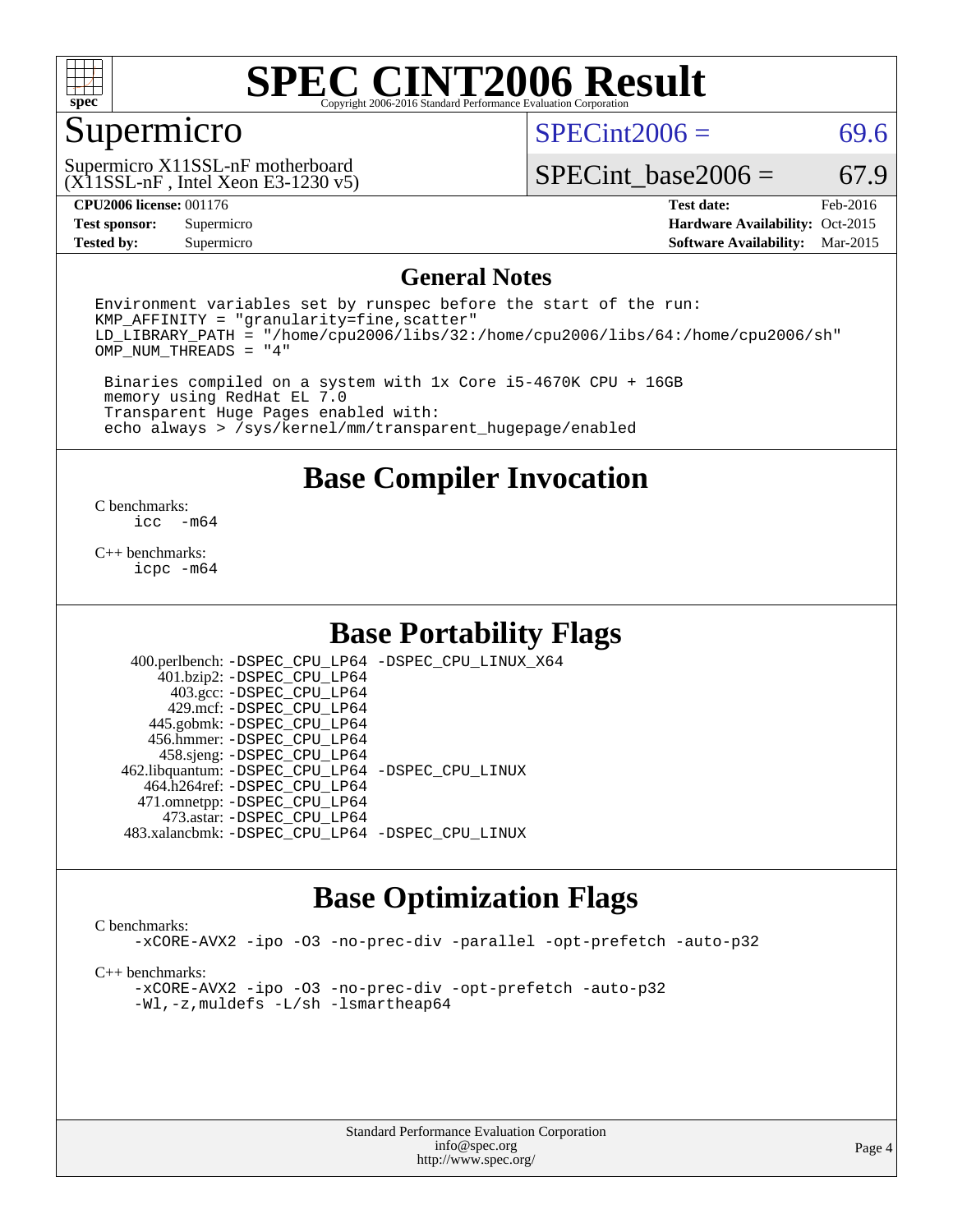

### Supermicro

(X11SSL-nF , Intel Xeon E3-1230 v5) Supermicro X11SSL-nF motherboard

 $SPECint2006 = 69.6$  $SPECint2006 = 69.6$ 

SPECint base2006 =  $67.9$ 

**[CPU2006 license:](http://www.spec.org/auto/cpu2006/Docs/result-fields.html#CPU2006license)** 001176 **[Test date:](http://www.spec.org/auto/cpu2006/Docs/result-fields.html#Testdate)** Feb-2016 **[Test sponsor:](http://www.spec.org/auto/cpu2006/Docs/result-fields.html#Testsponsor)** Supermicro Supermicro **[Hardware Availability:](http://www.spec.org/auto/cpu2006/Docs/result-fields.html#HardwareAvailability)** Oct-2015 **[Tested by:](http://www.spec.org/auto/cpu2006/Docs/result-fields.html#Testedby)** Supermicro **Supermicro [Software Availability:](http://www.spec.org/auto/cpu2006/Docs/result-fields.html#SoftwareAvailability)** Mar-2015

### **[Base Other Flags](http://www.spec.org/auto/cpu2006/Docs/result-fields.html#BaseOtherFlags)**

[C benchmarks](http://www.spec.org/auto/cpu2006/Docs/result-fields.html#Cbenchmarks):

403.gcc: [-Dalloca=\\_alloca](http://www.spec.org/cpu2006/results/res2016q1/cpu2006-20160222-39043.flags.html#b403.gcc_baseEXTRA_CFLAGS_Dalloca_be3056838c12de2578596ca5467af7f3)

### **[Peak Compiler Invocation](http://www.spec.org/auto/cpu2006/Docs/result-fields.html#PeakCompilerInvocation)**

[C benchmarks \(except as noted below\)](http://www.spec.org/auto/cpu2006/Docs/result-fields.html#Cbenchmarksexceptasnotedbelow):

[icc -m64](http://www.spec.org/cpu2006/results/res2016q1/cpu2006-20160222-39043.flags.html#user_CCpeak_intel_icc_64bit_f346026e86af2a669e726fe758c88044)

400.perlbench: [icc -m32 -L/opt/intel/composer\\_xe\\_2015/lib/ia32](http://www.spec.org/cpu2006/results/res2016q1/cpu2006-20160222-39043.flags.html#user_peakCCLD400_perlbench_intel_icc_011b86df29f8c679b747245588698a4d)

445.gobmk: [icc -m32 -L/opt/intel/composer\\_xe\\_2015/lib/ia32](http://www.spec.org/cpu2006/results/res2016q1/cpu2006-20160222-39043.flags.html#user_peakCCLD445_gobmk_intel_icc_011b86df29f8c679b747245588698a4d)

[C++ benchmarks \(except as noted below\):](http://www.spec.org/auto/cpu2006/Docs/result-fields.html#CXXbenchmarksexceptasnotedbelow)

[icpc -m32 -L/opt/intel/composer\\_xe\\_2015/lib/ia32](http://www.spec.org/cpu2006/results/res2016q1/cpu2006-20160222-39043.flags.html#user_CXXpeak_intel_icpc_c2c99686a1a582c3e0de0b4806b02cea)

473.astar: [icpc -m64](http://www.spec.org/cpu2006/results/res2016q1/cpu2006-20160222-39043.flags.html#user_peakCXXLD473_astar_intel_icpc_64bit_fc66a5337ce925472a5c54ad6a0de310)

### **[Peak Portability Flags](http://www.spec.org/auto/cpu2006/Docs/result-fields.html#PeakPortabilityFlags)**

 400.perlbench: [-DSPEC\\_CPU\\_LINUX\\_IA32](http://www.spec.org/cpu2006/results/res2016q1/cpu2006-20160222-39043.flags.html#b400.perlbench_peakCPORTABILITY_DSPEC_CPU_LINUX_IA32) 401.bzip2: [-DSPEC\\_CPU\\_LP64](http://www.spec.org/cpu2006/results/res2016q1/cpu2006-20160222-39043.flags.html#suite_peakPORTABILITY401_bzip2_DSPEC_CPU_LP64) 403.gcc: [-DSPEC\\_CPU\\_LP64](http://www.spec.org/cpu2006/results/res2016q1/cpu2006-20160222-39043.flags.html#suite_peakPORTABILITY403_gcc_DSPEC_CPU_LP64) 429.mcf: [-DSPEC\\_CPU\\_LP64](http://www.spec.org/cpu2006/results/res2016q1/cpu2006-20160222-39043.flags.html#suite_peakPORTABILITY429_mcf_DSPEC_CPU_LP64) 456.hmmer: [-DSPEC\\_CPU\\_LP64](http://www.spec.org/cpu2006/results/res2016q1/cpu2006-20160222-39043.flags.html#suite_peakPORTABILITY456_hmmer_DSPEC_CPU_LP64) 458.sjeng: [-DSPEC\\_CPU\\_LP64](http://www.spec.org/cpu2006/results/res2016q1/cpu2006-20160222-39043.flags.html#suite_peakPORTABILITY458_sjeng_DSPEC_CPU_LP64) 462.libquantum: [-DSPEC\\_CPU\\_LP64](http://www.spec.org/cpu2006/results/res2016q1/cpu2006-20160222-39043.flags.html#suite_peakPORTABILITY462_libquantum_DSPEC_CPU_LP64) [-DSPEC\\_CPU\\_LINUX](http://www.spec.org/cpu2006/results/res2016q1/cpu2006-20160222-39043.flags.html#b462.libquantum_peakCPORTABILITY_DSPEC_CPU_LINUX) 464.h264ref: [-DSPEC\\_CPU\\_LP64](http://www.spec.org/cpu2006/results/res2016q1/cpu2006-20160222-39043.flags.html#suite_peakPORTABILITY464_h264ref_DSPEC_CPU_LP64) 473.astar: [-DSPEC\\_CPU\\_LP64](http://www.spec.org/cpu2006/results/res2016q1/cpu2006-20160222-39043.flags.html#suite_peakPORTABILITY473_astar_DSPEC_CPU_LP64) 483.xalancbmk: [-DSPEC\\_CPU\\_LINUX](http://www.spec.org/cpu2006/results/res2016q1/cpu2006-20160222-39043.flags.html#b483.xalancbmk_peakCXXPORTABILITY_DSPEC_CPU_LINUX)

### **[Peak Optimization Flags](http://www.spec.org/auto/cpu2006/Docs/result-fields.html#PeakOptimizationFlags)**

[C benchmarks](http://www.spec.org/auto/cpu2006/Docs/result-fields.html#Cbenchmarks):

 400.perlbench: [-xCORE-AVX2](http://www.spec.org/cpu2006/results/res2016q1/cpu2006-20160222-39043.flags.html#user_peakPASS2_CFLAGSPASS2_LDCFLAGS400_perlbench_f-xAVX2_5f5fc0cbe2c9f62c816d3e45806c70d7)(pass 2) [-prof-gen](http://www.spec.org/cpu2006/results/res2016q1/cpu2006-20160222-39043.flags.html#user_peakPASS1_CFLAGSPASS1_LDCFLAGS400_perlbench_prof_gen_e43856698f6ca7b7e442dfd80e94a8fc)(pass 1) [-ipo](http://www.spec.org/cpu2006/results/res2016q1/cpu2006-20160222-39043.flags.html#user_peakPASS2_CFLAGSPASS2_LDCFLAGS400_perlbench_f-ipo)(pass 2) [-O3](http://www.spec.org/cpu2006/results/res2016q1/cpu2006-20160222-39043.flags.html#user_peakPASS2_CFLAGSPASS2_LDCFLAGS400_perlbench_f-O3)(pass 2) [-no-prec-div](http://www.spec.org/cpu2006/results/res2016q1/cpu2006-20160222-39043.flags.html#user_peakPASS2_CFLAGSPASS2_LDCFLAGS400_perlbench_f-no-prec-div)(pass 2) [-prof-use](http://www.spec.org/cpu2006/results/res2016q1/cpu2006-20160222-39043.flags.html#user_peakPASS2_CFLAGSPASS2_LDCFLAGS400_perlbench_prof_use_bccf7792157ff70d64e32fe3e1250b55)(pass 2) [-opt-prefetch](http://www.spec.org/cpu2006/results/res2016q1/cpu2006-20160222-39043.flags.html#user_peakCOPTIMIZE400_perlbench_f-opt-prefetch) [-ansi-alias](http://www.spec.org/cpu2006/results/res2016q1/cpu2006-20160222-39043.flags.html#user_peakCOPTIMIZE400_perlbench_f-ansi-alias)

 401.bzip2: [-xCORE-AVX2](http://www.spec.org/cpu2006/results/res2016q1/cpu2006-20160222-39043.flags.html#user_peakPASS2_CFLAGSPASS2_LDCFLAGS401_bzip2_f-xAVX2_5f5fc0cbe2c9f62c816d3e45806c70d7)(pass 2) [-prof-gen](http://www.spec.org/cpu2006/results/res2016q1/cpu2006-20160222-39043.flags.html#user_peakPASS1_CFLAGSPASS1_LDCFLAGS401_bzip2_prof_gen_e43856698f6ca7b7e442dfd80e94a8fc)(pass 1) [-ipo](http://www.spec.org/cpu2006/results/res2016q1/cpu2006-20160222-39043.flags.html#user_peakPASS2_CFLAGSPASS2_LDCFLAGS401_bzip2_f-ipo)(pass 2) [-O3](http://www.spec.org/cpu2006/results/res2016q1/cpu2006-20160222-39043.flags.html#user_peakPASS2_CFLAGSPASS2_LDCFLAGS401_bzip2_f-O3)(pass 2) [-no-prec-div](http://www.spec.org/cpu2006/results/res2016q1/cpu2006-20160222-39043.flags.html#user_peakCOPTIMIZEPASS2_CFLAGSPASS2_LDCFLAGS401_bzip2_f-no-prec-div) [-prof-use](http://www.spec.org/cpu2006/results/res2016q1/cpu2006-20160222-39043.flags.html#user_peakPASS2_CFLAGSPASS2_LDCFLAGS401_bzip2_prof_use_bccf7792157ff70d64e32fe3e1250b55)(pass 2) [-auto-ilp32](http://www.spec.org/cpu2006/results/res2016q1/cpu2006-20160222-39043.flags.html#user_peakCOPTIMIZE401_bzip2_f-auto-ilp32) [-opt-prefetch](http://www.spec.org/cpu2006/results/res2016q1/cpu2006-20160222-39043.flags.html#user_peakCOPTIMIZE401_bzip2_f-opt-prefetch) [-ansi-alias](http://www.spec.org/cpu2006/results/res2016q1/cpu2006-20160222-39043.flags.html#user_peakCOPTIMIZE401_bzip2_f-ansi-alias)

Continued on next page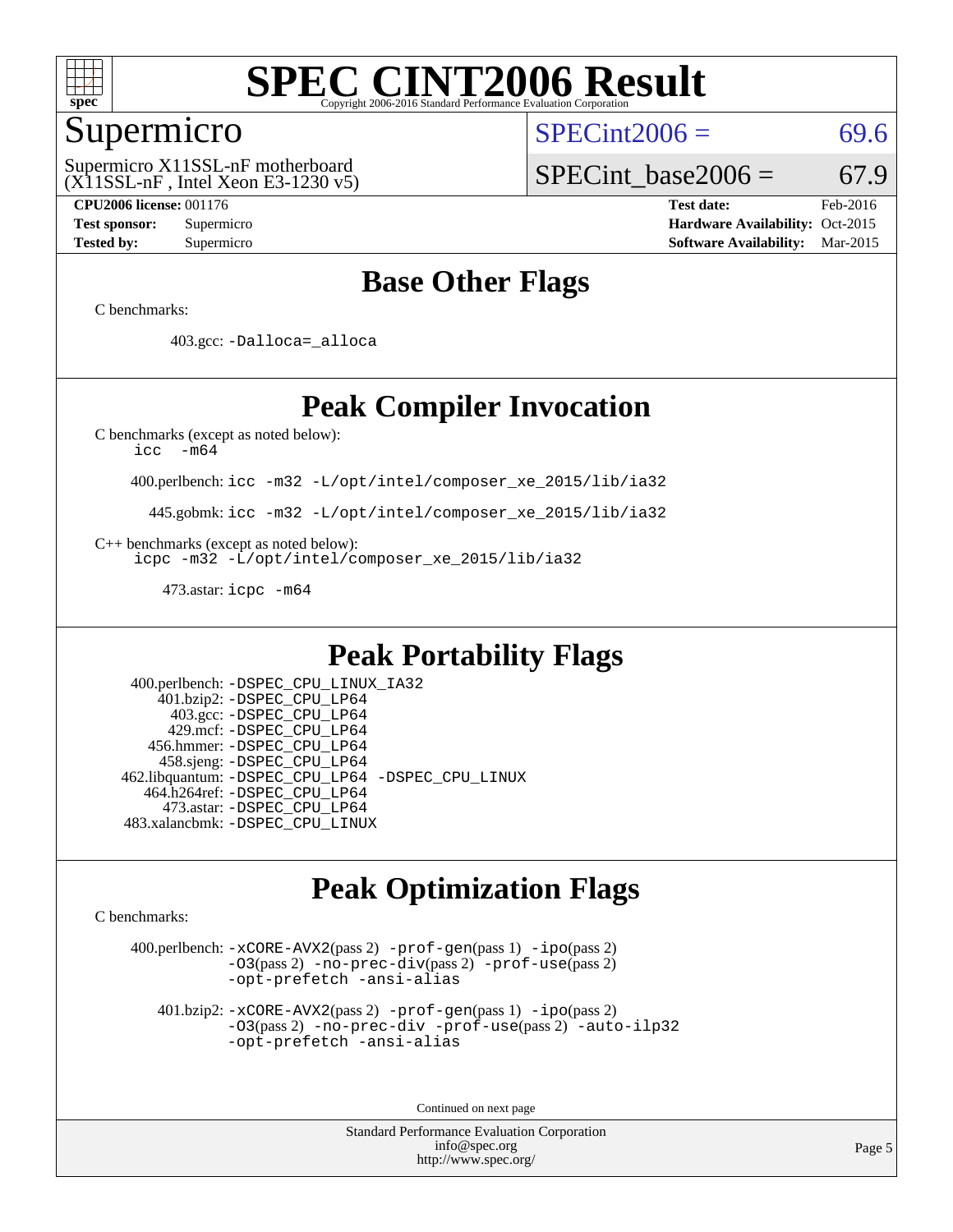

Supermicro

 $SPECint2006 = 69.6$  $SPECint2006 = 69.6$ 

(X11SSL-nF , Intel Xeon E3-1230 v5) Supermicro X11SSL-nF motherboard

SPECint base2006 =  $67.9$ 

| <b>Test sponsor:</b> | Supermicro |
|----------------------|------------|
| <b>Tested by:</b>    | Supermicro |

**[CPU2006 license:](http://www.spec.org/auto/cpu2006/Docs/result-fields.html#CPU2006license)** 001176 **[Test date:](http://www.spec.org/auto/cpu2006/Docs/result-fields.html#Testdate)** Feb-2016 **[Hardware Availability:](http://www.spec.org/auto/cpu2006/Docs/result-fields.html#HardwareAvailability)** Oct-2015 **[Software Availability:](http://www.spec.org/auto/cpu2006/Docs/result-fields.html#SoftwareAvailability)** Mar-2015

## **[Peak Optimization Flags \(Continued\)](http://www.spec.org/auto/cpu2006/Docs/result-fields.html#PeakOptimizationFlags)**

 403.gcc: [-xCORE-AVX2](http://www.spec.org/cpu2006/results/res2016q1/cpu2006-20160222-39043.flags.html#user_peakCOPTIMIZE403_gcc_f-xAVX2_5f5fc0cbe2c9f62c816d3e45806c70d7) [-ipo](http://www.spec.org/cpu2006/results/res2016q1/cpu2006-20160222-39043.flags.html#user_peakCOPTIMIZE403_gcc_f-ipo) [-O3](http://www.spec.org/cpu2006/results/res2016q1/cpu2006-20160222-39043.flags.html#user_peakCOPTIMIZE403_gcc_f-O3) [-no-prec-div](http://www.spec.org/cpu2006/results/res2016q1/cpu2006-20160222-39043.flags.html#user_peakCOPTIMIZE403_gcc_f-no-prec-div) [-inline-calloc](http://www.spec.org/cpu2006/results/res2016q1/cpu2006-20160222-39043.flags.html#user_peakCOPTIMIZE403_gcc_f-inline-calloc) [-opt-malloc-options=3](http://www.spec.org/cpu2006/results/res2016q1/cpu2006-20160222-39043.flags.html#user_peakCOPTIMIZE403_gcc_f-opt-malloc-options_13ab9b803cf986b4ee62f0a5998c2238) [-auto-ilp32](http://www.spec.org/cpu2006/results/res2016q1/cpu2006-20160222-39043.flags.html#user_peakCOPTIMIZE403_gcc_f-auto-ilp32) 429.mcf: [-xCORE-AVX2](http://www.spec.org/cpu2006/results/res2016q1/cpu2006-20160222-39043.flags.html#user_peakCOPTIMIZE429_mcf_f-xAVX2_5f5fc0cbe2c9f62c816d3e45806c70d7) [-ipo](http://www.spec.org/cpu2006/results/res2016q1/cpu2006-20160222-39043.flags.html#user_peakCOPTIMIZE429_mcf_f-ipo) [-O3](http://www.spec.org/cpu2006/results/res2016q1/cpu2006-20160222-39043.flags.html#user_peakCOPTIMIZE429_mcf_f-O3) [-no-prec-div](http://www.spec.org/cpu2006/results/res2016q1/cpu2006-20160222-39043.flags.html#user_peakCOPTIMIZE429_mcf_f-no-prec-div) [-parallel](http://www.spec.org/cpu2006/results/res2016q1/cpu2006-20160222-39043.flags.html#user_peakCOPTIMIZE429_mcf_f-parallel) [-opt-prefetch](http://www.spec.org/cpu2006/results/res2016q1/cpu2006-20160222-39043.flags.html#user_peakCOPTIMIZE429_mcf_f-opt-prefetch) [-auto-p32](http://www.spec.org/cpu2006/results/res2016q1/cpu2006-20160222-39043.flags.html#user_peakCOPTIMIZE429_mcf_f-auto-p32) 445.gobmk: [-xCORE-AVX2](http://www.spec.org/cpu2006/results/res2016q1/cpu2006-20160222-39043.flags.html#user_peakPASS2_CFLAGSPASS2_LDCFLAGS445_gobmk_f-xAVX2_5f5fc0cbe2c9f62c816d3e45806c70d7)(pass 2) [-prof-gen](http://www.spec.org/cpu2006/results/res2016q1/cpu2006-20160222-39043.flags.html#user_peakPASS1_CFLAGSPASS1_LDCFLAGS445_gobmk_prof_gen_e43856698f6ca7b7e442dfd80e94a8fc)(pass 1) [-prof-use](http://www.spec.org/cpu2006/results/res2016q1/cpu2006-20160222-39043.flags.html#user_peakPASS2_CFLAGSPASS2_LDCFLAGS445_gobmk_prof_use_bccf7792157ff70d64e32fe3e1250b55)(pass 2) [-ansi-alias](http://www.spec.org/cpu2006/results/res2016q1/cpu2006-20160222-39043.flags.html#user_peakCOPTIMIZE445_gobmk_f-ansi-alias) 456.hmmer: [-xCORE-AVX2](http://www.spec.org/cpu2006/results/res2016q1/cpu2006-20160222-39043.flags.html#user_peakCOPTIMIZE456_hmmer_f-xAVX2_5f5fc0cbe2c9f62c816d3e45806c70d7) [-ipo](http://www.spec.org/cpu2006/results/res2016q1/cpu2006-20160222-39043.flags.html#user_peakCOPTIMIZE456_hmmer_f-ipo) [-O3](http://www.spec.org/cpu2006/results/res2016q1/cpu2006-20160222-39043.flags.html#user_peakCOPTIMIZE456_hmmer_f-O3) [-no-prec-div](http://www.spec.org/cpu2006/results/res2016q1/cpu2006-20160222-39043.flags.html#user_peakCOPTIMIZE456_hmmer_f-no-prec-div) [-unroll2](http://www.spec.org/cpu2006/results/res2016q1/cpu2006-20160222-39043.flags.html#user_peakCOPTIMIZE456_hmmer_f-unroll_784dae83bebfb236979b41d2422d7ec2) [-auto-ilp32](http://www.spec.org/cpu2006/results/res2016q1/cpu2006-20160222-39043.flags.html#user_peakCOPTIMIZE456_hmmer_f-auto-ilp32) [-ansi-alias](http://www.spec.org/cpu2006/results/res2016q1/cpu2006-20160222-39043.flags.html#user_peakCOPTIMIZE456_hmmer_f-ansi-alias) 458.sjeng: [-xCORE-AVX2](http://www.spec.org/cpu2006/results/res2016q1/cpu2006-20160222-39043.flags.html#user_peakPASS2_CFLAGSPASS2_LDCFLAGS458_sjeng_f-xAVX2_5f5fc0cbe2c9f62c816d3e45806c70d7)(pass 2) [-prof-gen](http://www.spec.org/cpu2006/results/res2016q1/cpu2006-20160222-39043.flags.html#user_peakPASS1_CFLAGSPASS1_LDCFLAGS458_sjeng_prof_gen_e43856698f6ca7b7e442dfd80e94a8fc)(pass 1) [-ipo](http://www.spec.org/cpu2006/results/res2016q1/cpu2006-20160222-39043.flags.html#user_peakPASS2_CFLAGSPASS2_LDCFLAGS458_sjeng_f-ipo)(pass 2) [-O3](http://www.spec.org/cpu2006/results/res2016q1/cpu2006-20160222-39043.flags.html#user_peakPASS2_CFLAGSPASS2_LDCFLAGS458_sjeng_f-O3)(pass 2) [-no-prec-div](http://www.spec.org/cpu2006/results/res2016q1/cpu2006-20160222-39043.flags.html#user_peakPASS2_CFLAGSPASS2_LDCFLAGS458_sjeng_f-no-prec-div)(pass 2) [-prof-use](http://www.spec.org/cpu2006/results/res2016q1/cpu2006-20160222-39043.flags.html#user_peakPASS2_CFLAGSPASS2_LDCFLAGS458_sjeng_prof_use_bccf7792157ff70d64e32fe3e1250b55)(pass 2) [-unroll4](http://www.spec.org/cpu2006/results/res2016q1/cpu2006-20160222-39043.flags.html#user_peakCOPTIMIZE458_sjeng_f-unroll_4e5e4ed65b7fd20bdcd365bec371b81f)  $462$ .libquantum: basepeak = yes  $464.h264$ ref: basepeak = yes [C++ benchmarks:](http://www.spec.org/auto/cpu2006/Docs/result-fields.html#CXXbenchmarks) 471.omnetpp: [-xCORE-AVX2](http://www.spec.org/cpu2006/results/res2016q1/cpu2006-20160222-39043.flags.html#user_peakPASS2_CXXFLAGSPASS2_LDCXXFLAGS471_omnetpp_f-xAVX2_5f5fc0cbe2c9f62c816d3e45806c70d7)(pass 2) [-prof-gen](http://www.spec.org/cpu2006/results/res2016q1/cpu2006-20160222-39043.flags.html#user_peakPASS1_CXXFLAGSPASS1_LDCXXFLAGS471_omnetpp_prof_gen_e43856698f6ca7b7e442dfd80e94a8fc)(pass 1) [-ipo](http://www.spec.org/cpu2006/results/res2016q1/cpu2006-20160222-39043.flags.html#user_peakPASS2_CXXFLAGSPASS2_LDCXXFLAGS471_omnetpp_f-ipo)(pass 2) [-O3](http://www.spec.org/cpu2006/results/res2016q1/cpu2006-20160222-39043.flags.html#user_peakPASS2_CXXFLAGSPASS2_LDCXXFLAGS471_omnetpp_f-O3)(pass 2) [-no-prec-div](http://www.spec.org/cpu2006/results/res2016q1/cpu2006-20160222-39043.flags.html#user_peakPASS2_CXXFLAGSPASS2_LDCXXFLAGS471_omnetpp_f-no-prec-div)(pass 2) [-prof-use](http://www.spec.org/cpu2006/results/res2016q1/cpu2006-20160222-39043.flags.html#user_peakPASS2_CXXFLAGSPASS2_LDCXXFLAGS471_omnetpp_prof_use_bccf7792157ff70d64e32fe3e1250b55)(pass 2) [-opt-ra-region-strategy=block](http://www.spec.org/cpu2006/results/res2016q1/cpu2006-20160222-39043.flags.html#user_peakCXXOPTIMIZE471_omnetpp_f-opt-ra-region-strategy_5382940c29ea30302d682fc74bfe0147) [-ansi-alias](http://www.spec.org/cpu2006/results/res2016q1/cpu2006-20160222-39043.flags.html#user_peakCXXOPTIMIZE471_omnetpp_f-ansi-alias) [-Wl,-z,muldefs](http://www.spec.org/cpu2006/results/res2016q1/cpu2006-20160222-39043.flags.html#user_peakEXTRA_LDFLAGS471_omnetpp_link_force_multiple1_74079c344b956b9658436fd1b6dd3a8a) [-L/sh -lsmartheap](http://www.spec.org/cpu2006/results/res2016q1/cpu2006-20160222-39043.flags.html#user_peakEXTRA_LIBS471_omnetpp_SmartHeap_32f6c82aa1ed9c52345d30cf6e4a0499) 473.astar: [-xCORE-AVX2](http://www.spec.org/cpu2006/results/res2016q1/cpu2006-20160222-39043.flags.html#user_peakCXXOPTIMIZE473_astar_f-xAVX2_5f5fc0cbe2c9f62c816d3e45806c70d7) [-ipo](http://www.spec.org/cpu2006/results/res2016q1/cpu2006-20160222-39043.flags.html#user_peakCXXOPTIMIZE473_astar_f-ipo) [-O3](http://www.spec.org/cpu2006/results/res2016q1/cpu2006-20160222-39043.flags.html#user_peakCXXOPTIMIZE473_astar_f-O3) [-no-prec-div](http://www.spec.org/cpu2006/results/res2016q1/cpu2006-20160222-39043.flags.html#user_peakCXXOPTIMIZE473_astar_f-no-prec-div) [-opt-prefetch](http://www.spec.org/cpu2006/results/res2016q1/cpu2006-20160222-39043.flags.html#user_peakCXXOPTIMIZE473_astar_f-opt-prefetch) [-auto-p32](http://www.spec.org/cpu2006/results/res2016q1/cpu2006-20160222-39043.flags.html#user_peakCXXOPTIMIZE473_astar_f-auto-p32) [-Wl,-z,muldefs](http://www.spec.org/cpu2006/results/res2016q1/cpu2006-20160222-39043.flags.html#user_peakEXTRA_LDFLAGS473_astar_link_force_multiple1_74079c344b956b9658436fd1b6dd3a8a) [-L/sh -lsmartheap64](http://www.spec.org/cpu2006/results/res2016q1/cpu2006-20160222-39043.flags.html#user_peakEXTRA_LIBS473_astar_SmartHeap64_ed4ef857ce90951921efb0d91eb88472) 483.xalancbmk: [-xCORE-AVX2](http://www.spec.org/cpu2006/results/res2016q1/cpu2006-20160222-39043.flags.html#user_peakCXXOPTIMIZE483_xalancbmk_f-xAVX2_5f5fc0cbe2c9f62c816d3e45806c70d7) [-ipo](http://www.spec.org/cpu2006/results/res2016q1/cpu2006-20160222-39043.flags.html#user_peakCXXOPTIMIZE483_xalancbmk_f-ipo) [-O3](http://www.spec.org/cpu2006/results/res2016q1/cpu2006-20160222-39043.flags.html#user_peakCXXOPTIMIZE483_xalancbmk_f-O3) [-no-prec-div](http://www.spec.org/cpu2006/results/res2016q1/cpu2006-20160222-39043.flags.html#user_peakCXXOPTIMIZE483_xalancbmk_f-no-prec-div) [-opt-prefetch](http://www.spec.org/cpu2006/results/res2016q1/cpu2006-20160222-39043.flags.html#user_peakCXXOPTIMIZE483_xalancbmk_f-opt-prefetch) [-ansi-alias](http://www.spec.org/cpu2006/results/res2016q1/cpu2006-20160222-39043.flags.html#user_peakCXXOPTIMIZE483_xalancbmk_f-ansi-alias) [-Wl,-z,muldefs](http://www.spec.org/cpu2006/results/res2016q1/cpu2006-20160222-39043.flags.html#user_peakEXTRA_LDFLAGS483_xalancbmk_link_force_multiple1_74079c344b956b9658436fd1b6dd3a8a) [-L/sh -lsmartheap](http://www.spec.org/cpu2006/results/res2016q1/cpu2006-20160222-39043.flags.html#user_peakEXTRA_LIBS483_xalancbmk_SmartHeap_32f6c82aa1ed9c52345d30cf6e4a0499)

### **[Peak Other Flags](http://www.spec.org/auto/cpu2006/Docs/result-fields.html#PeakOtherFlags)**

[C benchmarks](http://www.spec.org/auto/cpu2006/Docs/result-fields.html#Cbenchmarks):

403.gcc: [-Dalloca=\\_alloca](http://www.spec.org/cpu2006/results/res2016q1/cpu2006-20160222-39043.flags.html#b403.gcc_peakEXTRA_CFLAGS_Dalloca_be3056838c12de2578596ca5467af7f3)

The flags files that were used to format this result can be browsed at <http://www.spec.org/cpu2006/flags/Intel-ic15.0-official-linux64.html> <http://www.spec.org/cpu2006/flags/Supermicro-Platform-Settings-V1.2-revH.html>

You can also download the XML flags sources by saving the following links:

<http://www.spec.org/cpu2006/flags/Intel-ic15.0-official-linux64.xml> <http://www.spec.org/cpu2006/flags/Supermicro-Platform-Settings-V1.2-revH.xml>